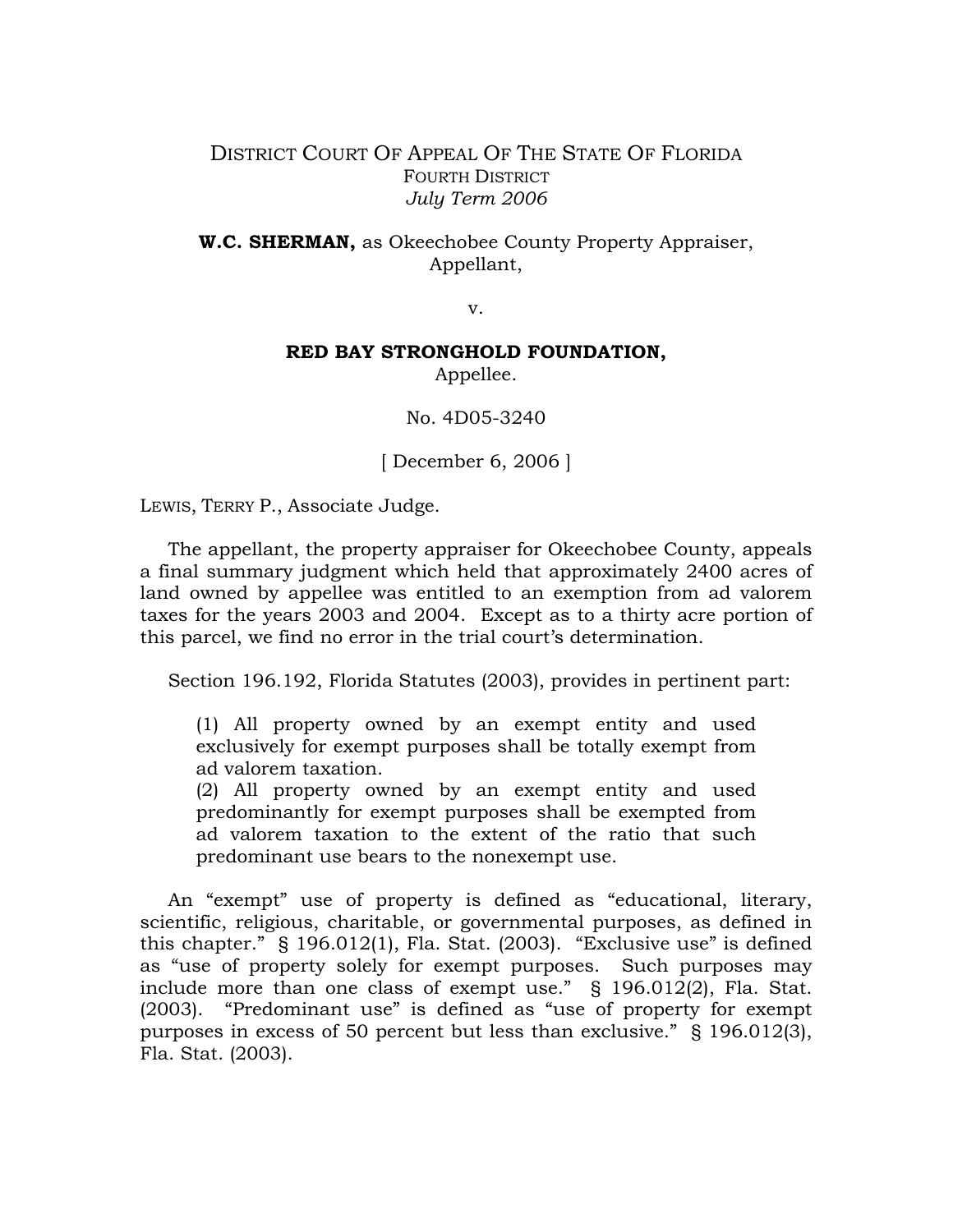Section 196.196, Florida Statutes (2003), provides guidelines to determine whether property is entitled to exemption from ad valorem taxes:

(1) In the determination of whether an applicant is actually using all or a portion of its property predominantly for a charitable, religious, scientific, or literary purpose, the following criteria shall be applied:

(a) The nature and extent of the charitable, religious, scientific, or literary activity of the applicant, a comparison of such activities with all other activities of the organization, and the utilization of the property for charitable, religious, scientific, or literary activities as compared with other uses.

(b) The extent to which the property has been made available to groups who perform exempt purposes at a charge that is equal to or less than the cost of providing the facilities for their use. Such rental or service shall be considered as part of the exempt purposes of the applicant.

(2) Only those portions of property used predominantly for charitable, religious, scientific, or literary purposes shall be exempt. In no event shall an incidental use of property either qualify such property for an exemption or impair the exemption of an otherwise exempt property.

Applying these statutory provisions to the undisputed facts in the case, the trial court determined, as a matter of law, that the parcel of property was owned by an exempt entity and was used exclusively for charitable purposes, specifically, for conservation. The appellant does not contend on appeal that the appellee is not an exempt entity but suggests the trial court erred in determining that the property was used either exclusively or predominantly for exempt purposes. The appellant points to evidence in the record that: (1) the lessee of the property, the Independent Traditional Seminole Nation, had cleared approximately 30 acres on the property for purposes of providing ceremonial grounds upon which the "green corn dance" could take place<sup>1</sup>; (2) Appellee acknowledged that there had been some hunting on the property; (3) a primitive camping area, which existed on the property prior to purchase,

<sup>&</sup>lt;sup>1</sup> <sup>1</sup>The first such dance did not take place, however, until June or July, 2004.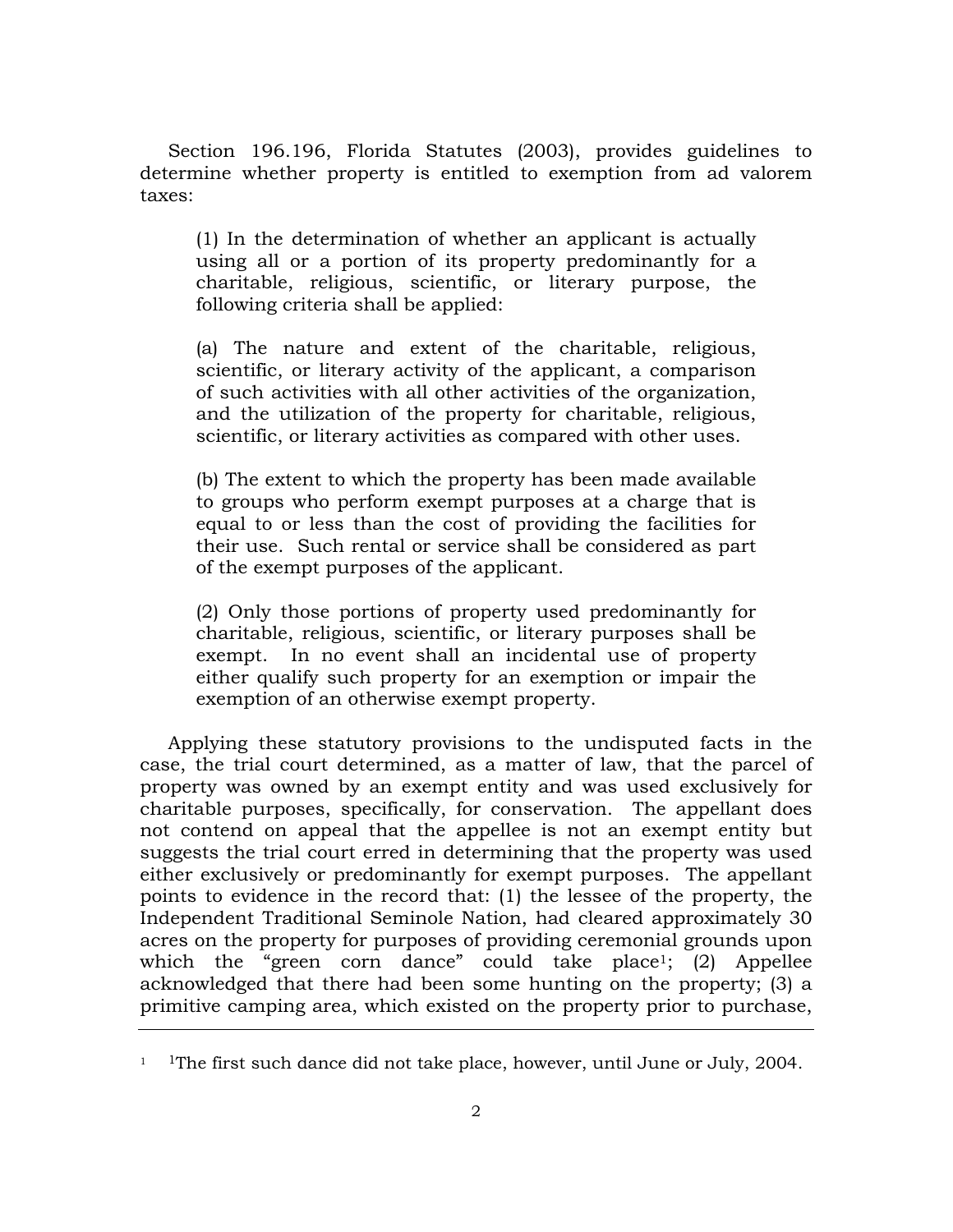was used by members of the Nation while they were there to maintain the property in its natural state; (4) some members took their children onto the property to teach them about nature.

Except for the thirty acre portion of property cleared as ceremonial grounds, the record supports the trial court's implicit determination that these were incidental uses of the property which should not affect its classification as exempt. *See* § 196.196(2), Fla. Stat. The clearing of the thirty acres, however, was not incidental to or consistent with leaving the property in its "natural state,"2 and thus, the property was not used exclusively for exempt purposes. On the other hand, the record supports the conclusion that the clearing of such a relatively small portion of the property would not negatively impact the balance of the property for conservation purposes or the maintenance of a natural habitat, as opined by one of the appellee's expert witnesses.

Accordingly, the case is reversed and remanded with direction to the trial court to amend the Final Judgment to reflect the 30-acre portion of the 2400-acre parcel as nonexempt and taxable for the two tax years in question and the remaining portion of the parcel exempt and nontaxable for the two years in question.

*Affirmed* in part, R*eversed* in part and R*emanded* with directions.

FARMER and SHAHOOD, JJ., concur.

**\* \* \*** 

Appeal from the Circuit Court for the Nineteenth Judicial Circuit, Okeechobee County; William L. Roby, Judge; L.T. Case No. 2003-CA-374.

Loren E. Levy of The Levy Law Firm, Tallahassee, and Gaylord A. Wood of Wood & Stuart, P.A., New Smyrna Beach, for appellant.

<sup>2</sup>The Appellee suggests that religious purposes would also qualify the property for exemption but acknowledges that there were disputed issues of fact regarding this exemption, and also acknowledges that during the relevant dates for determining tax exemption, the property had been cleared but had not yet been used for any such purported religious purpose. Moreover, the trial court's finding of an exemption in this case was based solely upon the use of the property for conservation purposes.